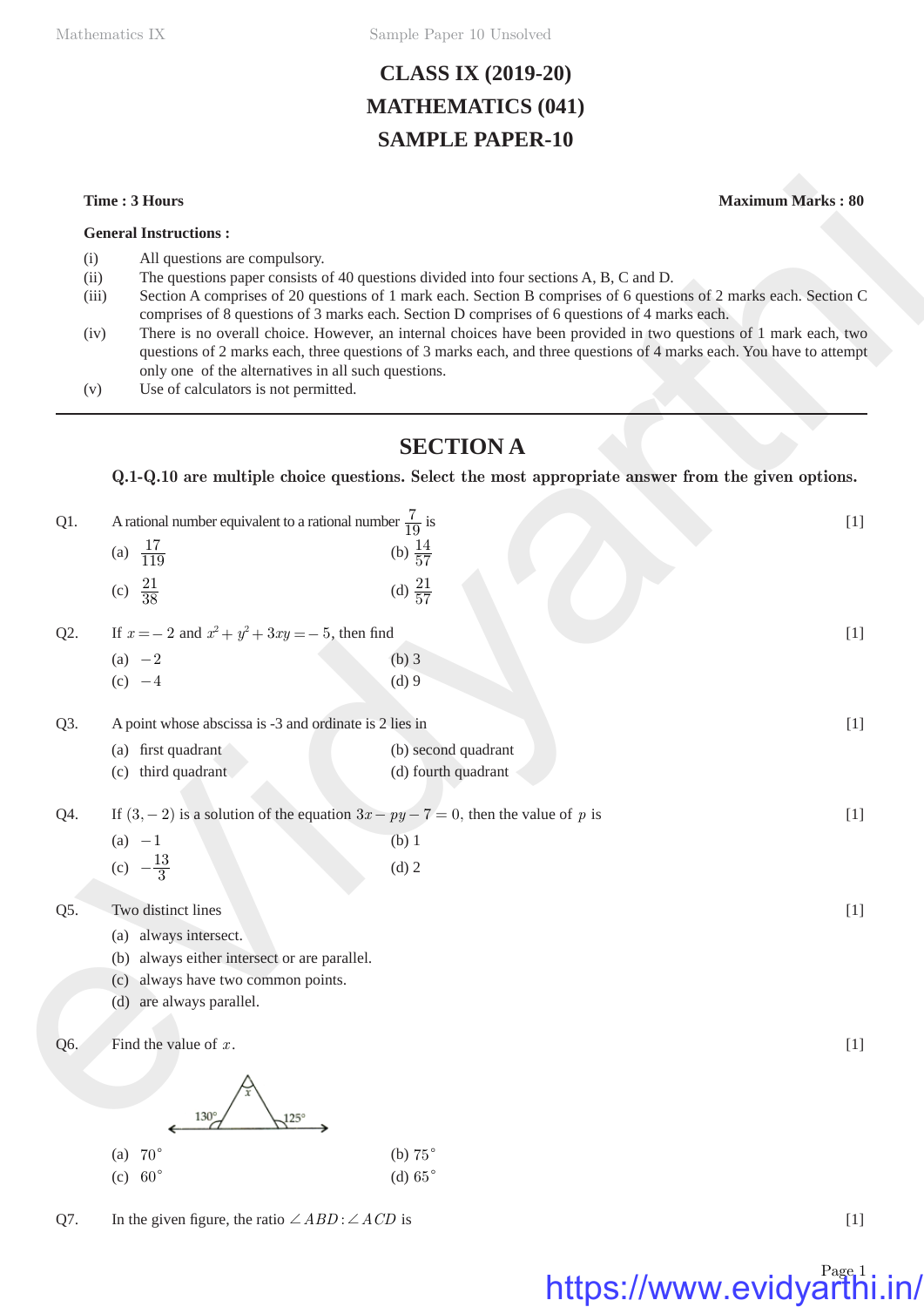Mathematics IX Sample Paper 10 Unsolved





Q9. In figure *ABCD* and *AEFD* are two parallelograms, then the ratio of ar( $\triangle PEA$ ) to the ar( $\triangle QFD$ ). [1]



Q10. The line joining the centre of a circle to the midpoint of a chord is always [1]

- (a) parallel to the chord
- (b) perpendicular to the chord
- (c) equal to the chord
- (d) tangent to the chord

### **(Q.11-Q.15) Fill in the blanks :**

- Q11. The construction of a triangle *ABC*, given that  $BC = 3$  cm,  $\angle C = 60^{\circ}$  is possible when difference of *AB* and *AC* is equal to ............ cm. [1]
- Q12. The value of semi-perimeter of an equilateral triangle having area  $4\sqrt{3}$  cm<sup>2</sup> is ............ cm. [1]

**OR**

Area of a triangle with perimeter 42 cm and length of two sides 18 cm and 10 cm is given by .........

- Q13. The volume of a sphere is .......... to two-thirds the volume of a cylinder of the same height and diameter. [1]
- Q14. The range of the data 15, 20, 6, 5, 30, 35, 93, 34, 91, 17, 83, is ..........
- **(Q.16-Q.20) Answer the following :** Q15. An experiment is called a .......... experiment if all the possible outcomes are pre-decided. [1]
- Q16. Find the cient of  $\operatorname{cf} x^2$  in  $3 + x \quad x \quad \binom{3}{x}$  <u>)</u>  $\frac{1}{x}$   $\frac{1}{x}$   $\left( \begin{array}{c} 1 \end{array} \right)$

Page<sub>2</sub> https://www.evidyarth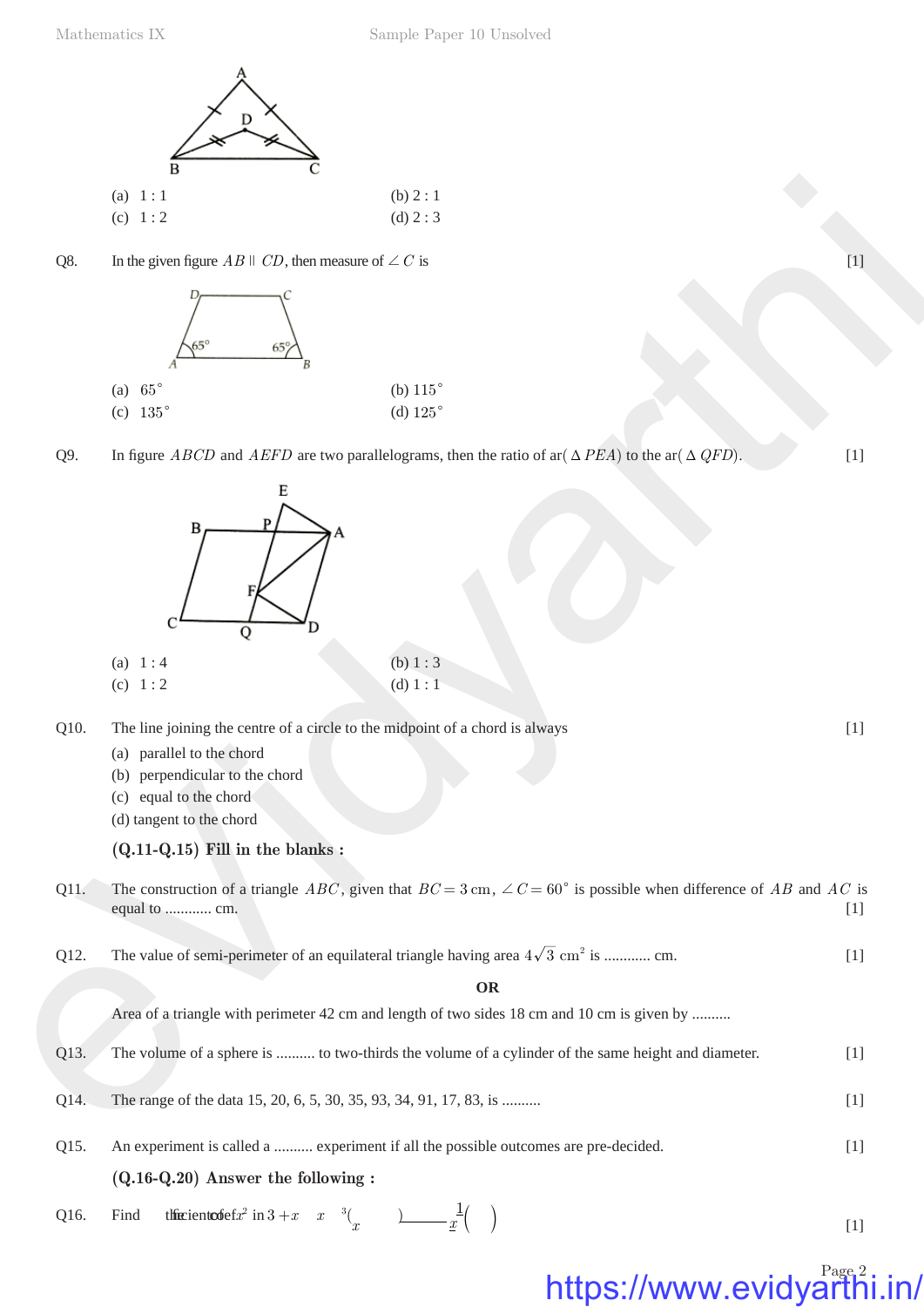| Q17. | In which quadrant $(6, -4)$ will lie?                                                                                                                                                                                                                      |       |  |
|------|------------------------------------------------------------------------------------------------------------------------------------------------------------------------------------------------------------------------------------------------------------|-------|--|
| Q18. | Euclid divided the 'elements' into how many books?<br>$[1]$                                                                                                                                                                                                |       |  |
| Q19. | Find the area of right triangle in which the sides containing the right angle measure 20 cm and 15 cm                                                                                                                                                      | $[1]$ |  |
| Q20. | What is the mean of prime numbers between 20 and 30.                                                                                                                                                                                                       |       |  |
|      | <b>SECTION B</b>                                                                                                                                                                                                                                           |       |  |
| Q21. | Find the value of $\frac{6}{\sqrt{5}-\sqrt{3}}$ , if $\sqrt{3} = 1.732$ and $\sqrt{5} = 2.236$ .                                                                                                                                                           | $[2]$ |  |
|      | <b>OR</b><br>Simplify : $\frac{8(5\sqrt{2}+1)}{(\sqrt{2}+1)^2-(\sqrt{2}-1)^2}$ and express as rational denominator.                                                                                                                                        |       |  |
| Q22. | Find the value of k for the given below equation if $x = 1$ and $y = 1$ is its solution. $9kx + 12ky = 63$                                                                                                                                                 | $[2]$ |  |
|      | <b>OR</b>                                                                                                                                                                                                                                                  |       |  |
|      | Show that $x+3$ is a factor of $69 + 11x - x^2 + x^3$ .                                                                                                                                                                                                    |       |  |
| Q23. | In the figure, $LM$ is a line parallel to the $y$ -axis at a distance of 3 units.<br>What are the coordinates of $P$ , $R$ and $Q$ ?<br>(i)<br>(ii) What is the difference between the abscissa of the points $L$ and $M$ ?                                | $[2]$ |  |
|      | $Y\downarrow$<br>$\overline{4}$<br>$\sqrt{3}$<br>$\sqrt{2}$<br>Р<br>1<br>R<br>$\overline{X'}$<br>$\boldsymbol{X}$<br>O <sub>1</sub><br>$\sqrt{2}$<br>$\overline{5}$<br>$^{-1}$ <sup>-1</sup><br>3<br>4<br>$-2\,$<br>$-3\,$<br>$\overline{M}$<br>$-4$<br>Y' |       |  |
| Q24. | Find the supplement of $\frac{3}{5}$ of a right angle.                                                                                                                                                                                                     | $[2]$ |  |
|      | OR                                                                                                                                                                                                                                                         |       |  |
|      | In the given figure, <i>ABC</i> is an equilateral triangle. The bisectors of $\angle ABC$ and $\angle ACB$ meet at O. Find the measure of<br>$\angle BOC.$<br>А                                                                                            |       |  |

Q24. Find the supplement of  $\frac{3}{5}$  of a right angle. [2]

https://www.evidyarthi.in/

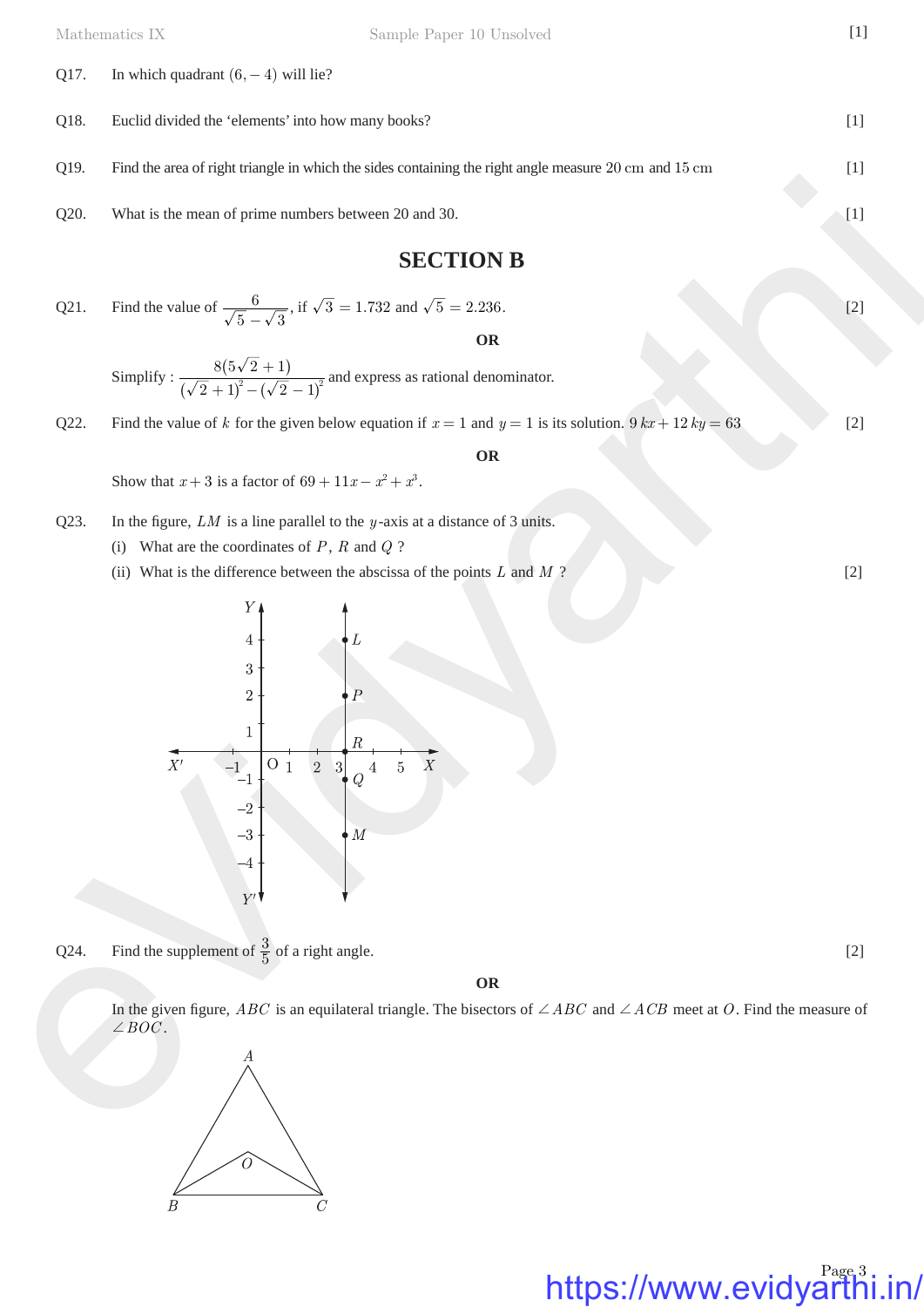Q25. In the given figure, find the measure of  $\angle B'A'C'$ .



Q26. The diameters of two cones are equal. If their slant heights are in the ratio  $5:4$ , then find the ratio of their curved surface areas. [2]

# **SECTION C**

- Q27. The linear equation that converts Fahrenheit (F) to Celsius (C), is given by the relation  $C = \frac{5F 160}{9}$ . [3]
	- (i) If the temperature is  $86^\circ$ F, then what is the temperature in Celsius ?
	- (ii) If the temperature is  $35^{\circ}$ C, then what is the temperature in Fahrenheit ?
	- (iii) If the temperature is  $0^{\circ}$ C, then what is the temperature in Fahrenheit and if temperature is  $0^{\circ}$ F, then what is the temperature in Celsius ?

**OR**

Solve :  $4x - 18 = 3y$ ,  $6x + 7y - 4 = 0$ .

- Q28. Prove that, if a transversal intersects two lines, such that pair of alternate interior angles is equal, then the two lines are parallel. [3] **parallel**. [3] **[3] parallel**. [3] **[3] parallel**. **[3] parallel**.
- Q29. In the adjacent figure, *ABCD* is a square. A line segment *DX* cuts the side *BC* at *X* and the diagonal *AC* at *O*, such that  $\angle COD = 105^\circ$ . Find the value of *x*. [3]



Q30. In the given figure,  $BD \mid |CA, E$  is the mid-point of *CA* and  $DB = \frac{1}{2} CA$ . Prove that  $ar(\triangle ABC) = 2 ar(\triangle DBC)$ . [3]



**OR**

The medians *BE* and *CF* of a  $\triangle ABC$  intersect at *G*. Prove that :  $ar(\triangle GBC) = ar(AFGE)$ .

# https://www.evidyarthi.in/